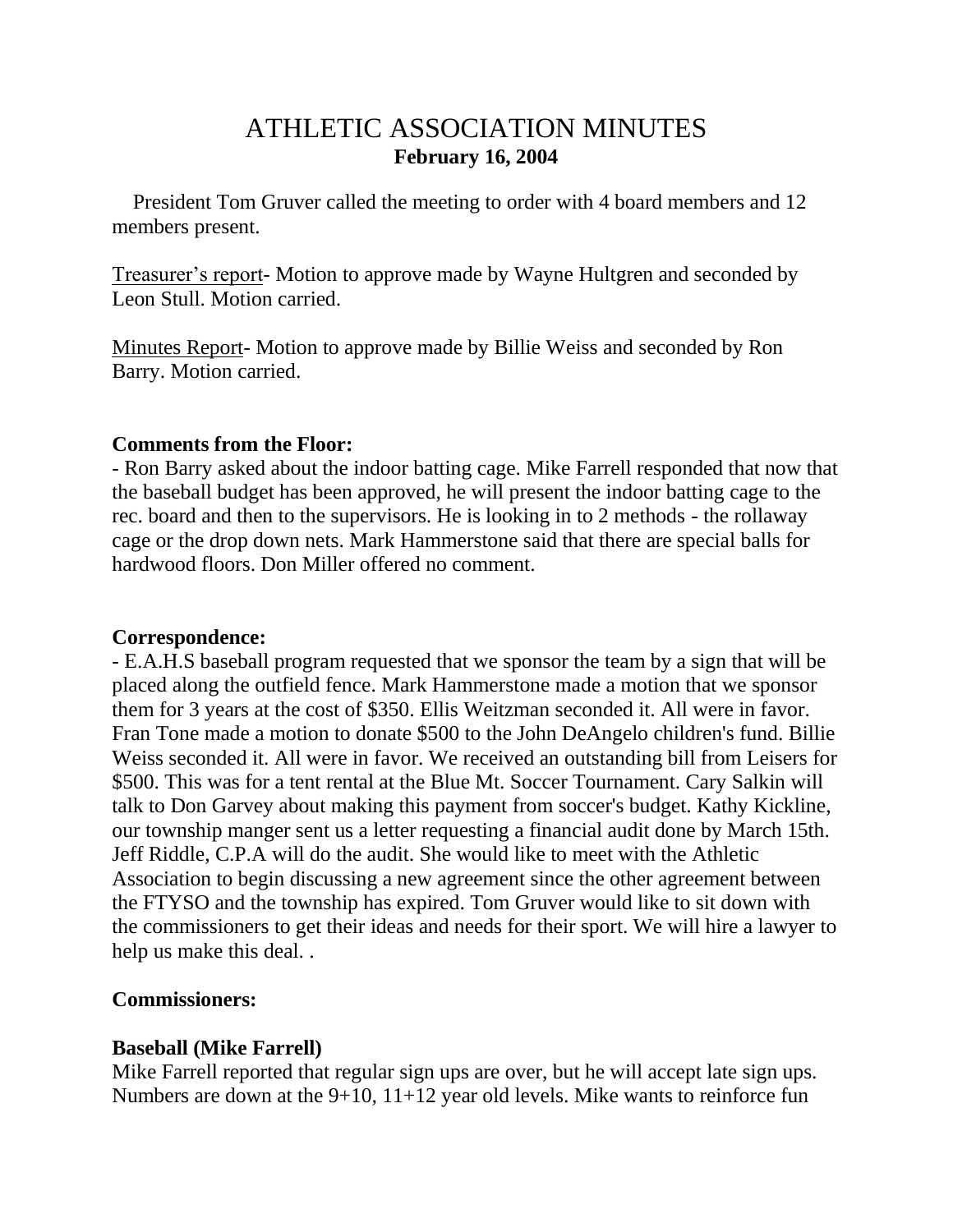and learning first, winning last. He had a baseball meeting last night. Baseball will have a 50-50 raffle to raise money. They will sell 3000 tickets and the prizes will be 1st- \$750, 2nd- \$500 and 3rd \$250. He will have an umpire clinic on April 9th. Attendance is mandatory for umpires under 18 years. Chris Ringel will be the umpire assignor this year. Mike has tee-shirt fund-raiser information from Schukill Valley Sporting Goods.

## **Basketball (Don Miller)**

Don Miller reported that he is 2/3 through the season. Some teams are doing well. The playoff schedule is on the website. The season will end in April.

## **Soccer (Cary Salkin & Jon Seckinger)**

Cary Salkin reported that the sign ups for spring will be Feb. 21st and Feb. 28th. They mailed out cards. He would like to have  $\frac{1}{2}$  of the storage space in the Pavilion area.

## **Cheerleading (Billie Weiss)**

- Billie Weiss reported that she has 94 girls signed up. She is not accepting late sign ups. Tryouts are March 24, 25, 26 at the community center. She will have her parent meeting on March 24th. Fund-raisers were handed out at sign ups. The money raised will go toward the banquet. A pizza fund-raiser will be done to help offset the cost of accessories. They will have a car wash in July or August. Billie asked about the new equipment room. Don Miller said he will hire an equipment room manager. There is one wardrobe and another one will be purchased. Billie will take an inventory. .

## **Wrestling (Mark Hammerstone)**

- Mark Hammerstone reported that the season is over. They finished in 6th place out of 30. 9 varsity players placed and 7 J.V. players placed. He is planning the banquet. He asked Tom Gruver to call a parent about returning a uniform. .

## **Softball (Bob Schaming)**

- Bob Schaming reported that sign ups are over. Numbers are the same as last year. He attended the league meeting last night. They discussed new rules. Games are scheduled to start on April 12th. He has to submit the township insurance policy to the league. Equipment he ordered should be in by the middle of March. Tryouts for the 8 yr. olds and 13+14 year olds are scheduled for April 3rd.

## **Football (Fran Tone)**

-Fran Tone reported there have been discussions for the league to have Easton and Firthtown join. He will know at the next league meeting. He asked where the "inseason" equipment would be stored. Don Miller answered that the Pavilion Building will be used for storage. Fran has some ideas for fund-raisers. He might sell wool hats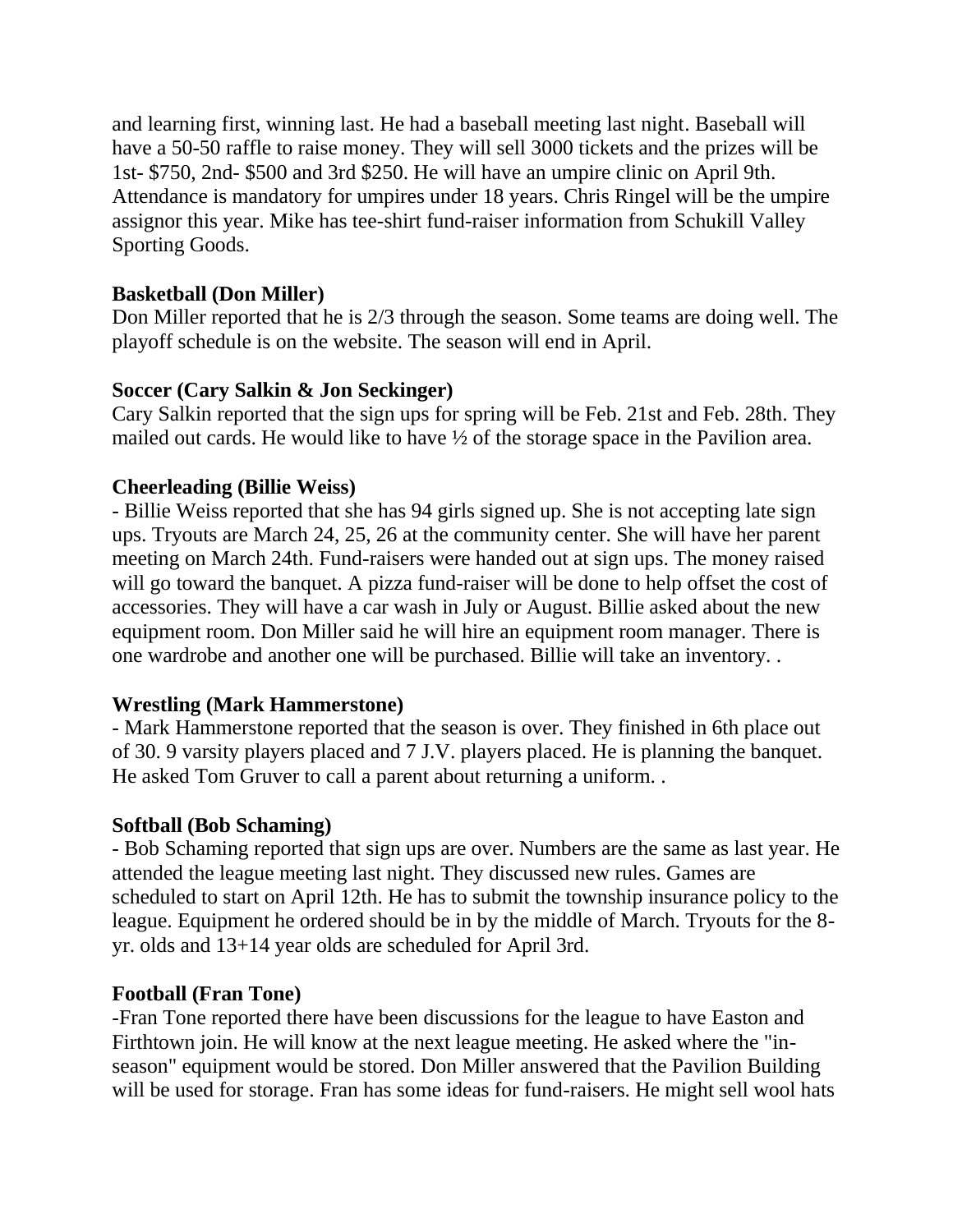again.

#### **Lacrosse (Tom Ellison)**

- Tom Ellison reported that 49 players signed up. Numbers are down from last year. Season will start on April 12th and end on June 12th. It will be an instructional league. They will play some games against teams from Parkland and N.J. The closest league is in Chester County. They will use regulation Lacrosse rules. The level of coaching will improve this year...

**Committees: Snack Bars (Wayne Hultgren)** - No Report.

#### **Background checks (Mike Farrell)**

- Mike Farrell needs forms from softball and cheering. Any one supervising children must have a check done every 3 years.

#### **Scholarship (Tom Gruver)**

- Tom Gruver will talk to Ed Moore about having the forms by March. Ellis Weitzman offered to update the names on the plaque. .

### **Website (Mike Farrell and Jim Mazurowski)**

- No Report.

### **Awards Committee: (Tom Gruver)**

- No report.

#### **Registrations (Phyllis Naiden)**

- Mike Farrell requested that we use PayPal online sign up program. We need a better way to track volunteers. Don Miller suggested that sign ups be taken at the front desk. Mike made a motion to table it until the next meeting.

### **Recreation Board**

- No report.